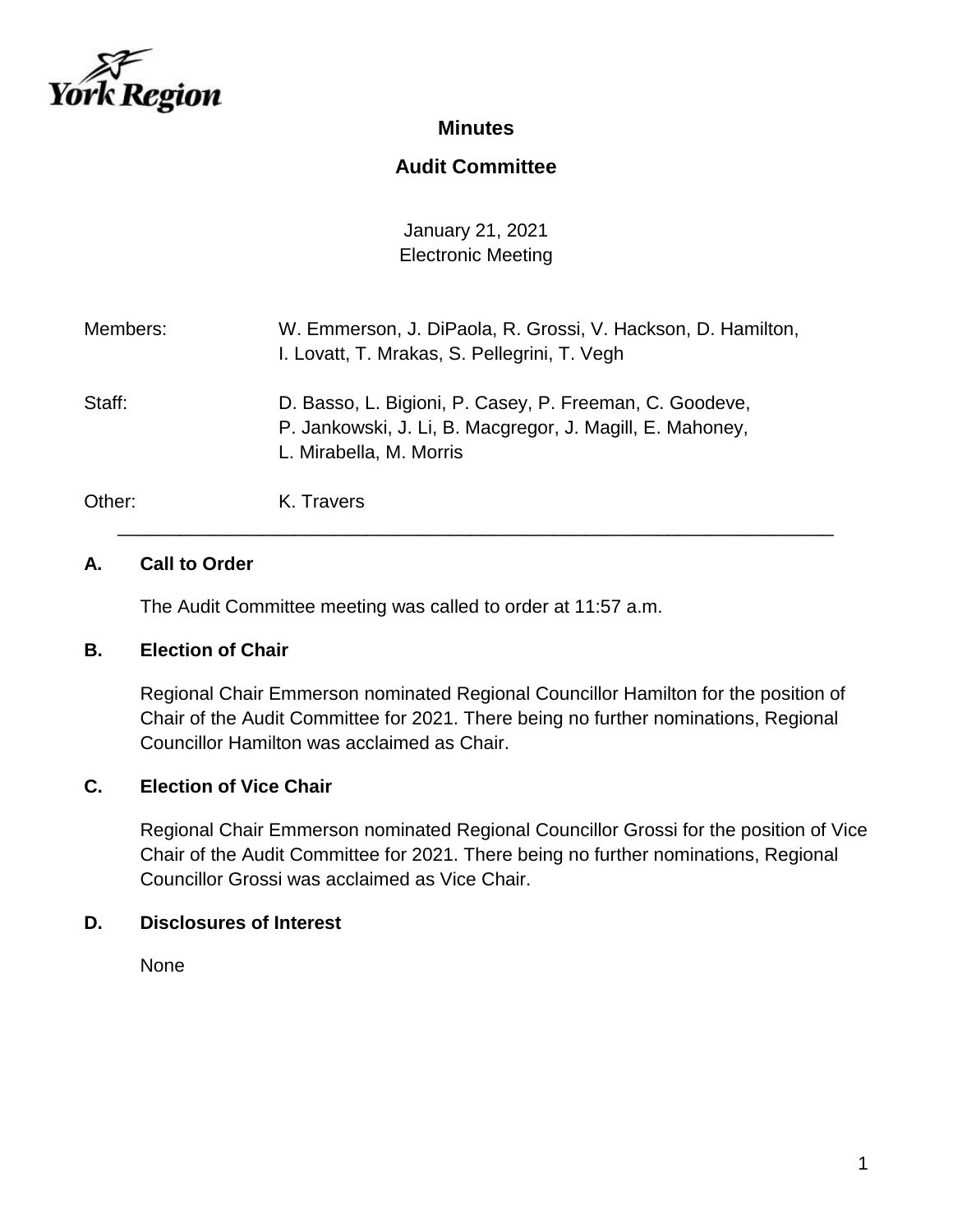# **E. Presentations**

### **E.1 KPMG Audit Planning Report**

Audit Committee recommends receipt of the presentation by Kevin Travers, KPMG LLP.

(See Item F.1)

# **E.2 Audit Services Branch Charter**

Audit Committee recommends receipt of the presentation by Michelle Morris, Director of Audit Services.

### **E.3 Audit Services 2021 Risk Based Work Plan**

Audit Committee recommends receipt of the presentation by Michelle Morris, Director of Audit Services.

### **F. Communications**

### **F.1 KPMG Audit Planning Report**

Audit Committee recommends receipt of the communication from Kevin Travers, KPMG LLP, dated November, 2020.

#### **G. Reports**

#### **G.1 Audit Services Branch Report**

Audit Committee recommends adoption of the following recommendation in the report dated November 27, 2020 from the Director of Audit Services:

1. Council receive this report for information.

#### **G.2 Audit Services Branch Charter**

Audit Committee recommends adoption of the following recommendation in the report dated November 27, 2020 from the Director of Audit Services:

1. Regional Council approve the Audit Services Branch Charter (Attachment 1).